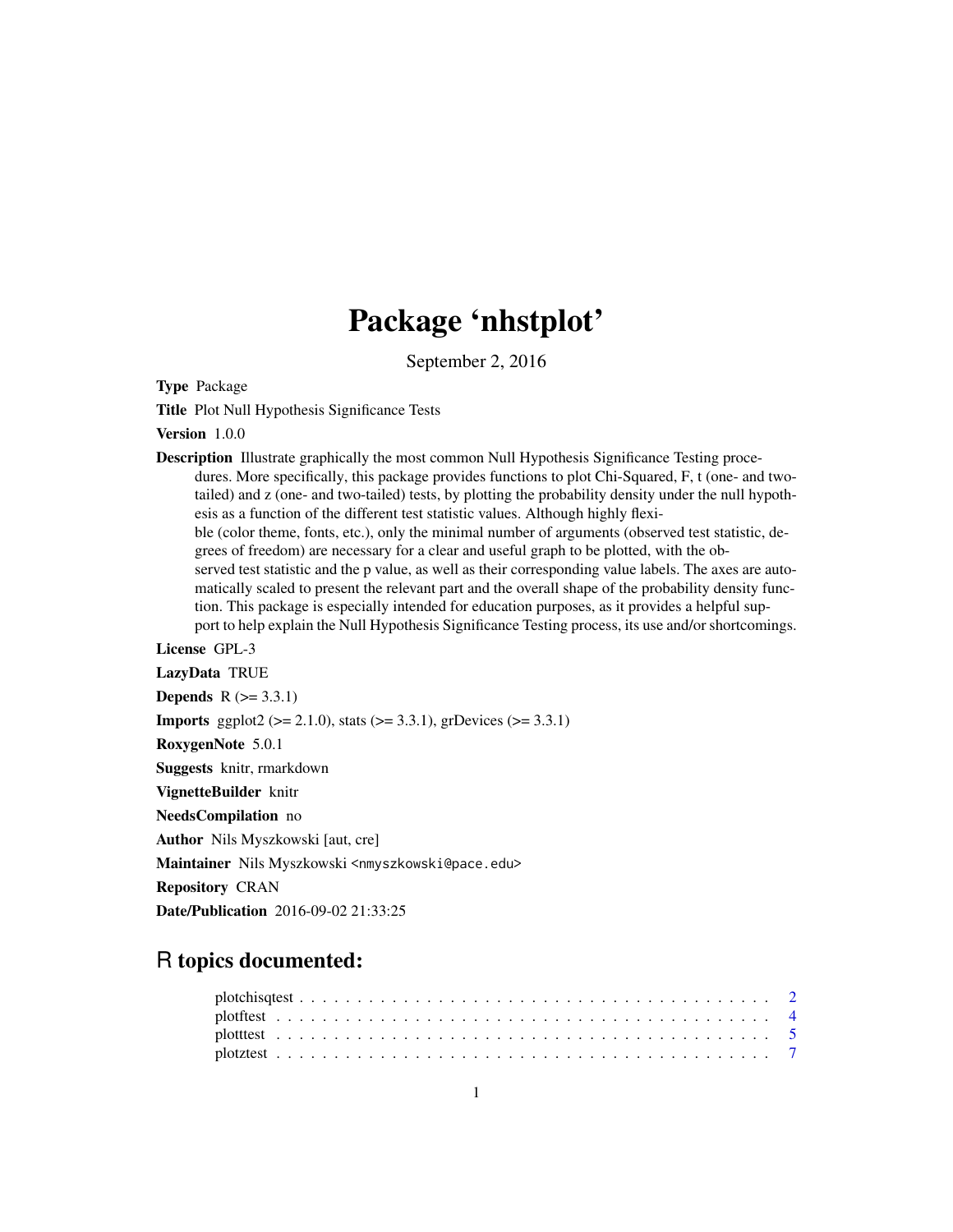#### <span id="page-1-0"></span> $\blacksquare$

# **Description**

This function plots the density probability distribution of a Chi-Squared statistic, with a vertical cutline at the observed Chi-Squared value specified. The p-value and the observed Chi-Squared value are plotted. Although largely customizable, only two arguments are required (the observed Chi-Squared and the degrees of freedom).

# Usage

```
plotchisqtest(chisq, df, blank = FALSE, title = parse(text =
  expression(chi^2 ~ "test")), xlabel = parse(text = expression(chi^2)),
  ylabel = "Density of probability\nunder the null hypothesis",
  fontfamily = "serif", colorleft = "aliceblue",
  colorright = "firebrick3", colorleftcurve = "black",
  colorrightcurve = "black", colorcut = "black", colorplabel = colorright,
  theme = "default", signifdigitsp = 3, signifdigitschisq = 3,
  curvelinesize = 0.4, cutlinesize = curvelinesize)
```

| chisq           | A numeric value indicating the observed Chi-squared statistic.                                                                                                                                                                                                                                                         |
|-----------------|------------------------------------------------------------------------------------------------------------------------------------------------------------------------------------------------------------------------------------------------------------------------------------------------------------------------|
| df              | A numeric value indicating the degrees of freedom.                                                                                                                                                                                                                                                                     |
| blank           | A logical that indicates whether to hide (blank = TRUE) the test statistic value, p<br>value and cutline. The corresponding colors are actually only made transparent<br>when blank $=$ TRUE, so that the output is scaled exactly the same (this is useful<br>and especially intended for step-by-step explanations). |
| title           | A string or expression indicating a custom title for the plot (optional).                                                                                                                                                                                                                                              |
| xlabel          | A string or expression indicating a custom title for the x axis (optional).                                                                                                                                                                                                                                            |
| ylabel          | A string or expression indicating a custom title for the y axis (optional).                                                                                                                                                                                                                                            |
| fontfamily      | A string indicating the font family of all the titles and labels (e.g. "serif" (de-<br>fault), "sans", "Helvetica", "Palatino", etc.) (optional).                                                                                                                                                                      |
| colorleft       | A string indicating the color for the "left" area under the curve (optional).                                                                                                                                                                                                                                          |
| colorright      | A string indicating the color for the "right" area under the curve (optional).                                                                                                                                                                                                                                         |
|                 | colorleft curve A string indicating the color for the "left" part of the curve (optional).                                                                                                                                                                                                                             |
| colorrightcurve |                                                                                                                                                                                                                                                                                                                        |
|                 | A string indicating the color for the "right" part of the curve (optional). By<br>default, for color consistency, this color is also passed to the label, but this can<br>be changed by providing an argument for the "colorlabel" parameter.                                                                          |
| colorcut        | A string indicating the color for the cut line at the observed test statistic (op-<br>tional).                                                                                                                                                                                                                         |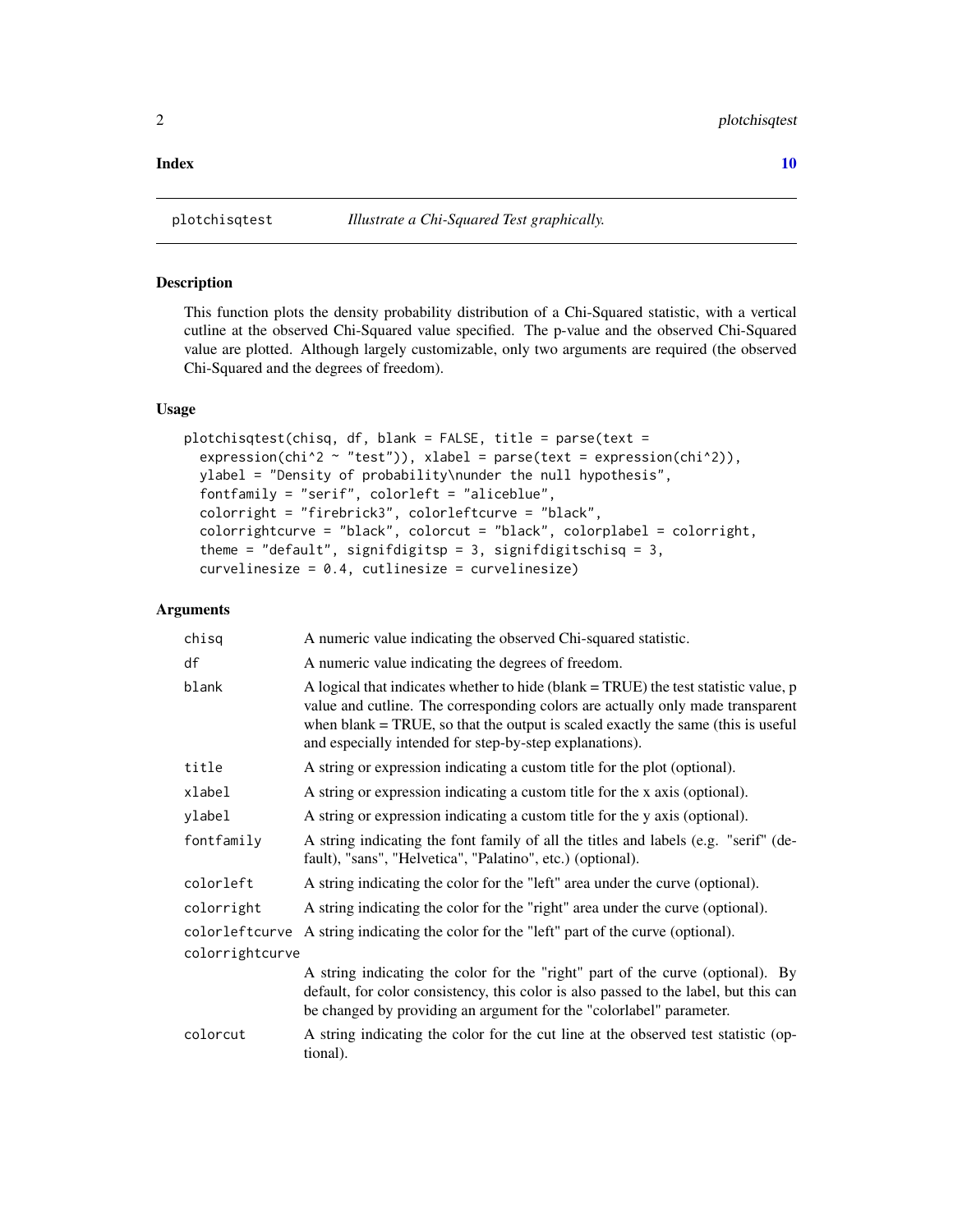# plotchisqtest 3

| colorplabel       | A string indicating the color for the label of the p-value (optional). By default,<br>for color consistency, this color is the same as color of "colorright".                                                                                                                                        |  |  |  |  |
|-------------------|------------------------------------------------------------------------------------------------------------------------------------------------------------------------------------------------------------------------------------------------------------------------------------------------------|--|--|--|--|
| theme             | A string indicating one of the predefined color themes. The themes are "default"<br>(light blue and red), "blackandwhite", "whiteandred", "blueandred", "greenan-<br>dred" and "goldandblue") (optional). Supersedes "colorleft" and "colorright" if<br>another argument than "default" is provided. |  |  |  |  |
| signifdigitsp     | A numeric indicating the number of desired significant figures reported for the<br>p-value label (optional).                                                                                                                                                                                         |  |  |  |  |
| signifdigitschisq |                                                                                                                                                                                                                                                                                                      |  |  |  |  |
|                   | A numeric indicating the number of desired significant figures reported for the<br>Chi-Squared label (optional).                                                                                                                                                                                     |  |  |  |  |
| curvelinesize     | A numeric indicating the size of the curve line (optional).                                                                                                                                                                                                                                          |  |  |  |  |
| cutlinesize       | A numeric indicating the size of the cut line (optional). By default, the size of<br>the curve line is used.                                                                                                                                                                                         |  |  |  |  |

#### Value

Returns a plot with the density of probability of Chi-Squared under the null hypothesis, annotated with the observed test statistic and the p-value.

#### Author(s)

Nils Myszkowski <nmyszkowski@pace.edu>

#### Examples

#Making a chi-squared plot with Chi-squared of 8 and df of 4 plotchisqtest(chisq = 8, df = 4)

#Note that the same can be obtained even quicker with: plotchisqtest(8,4)

#The same plot without the Chi-Squared or p value plotchisqtest(8,4, blank = TRUE)

#Changing the fontfamily to "sans" and changing the color theme to "blackandwhite" plotchisqtest(chisq = 8, df = 4, fontfamily = "sans", theme = "blackandwhite")

```
#Using specific colors and changing the curve line size
plotchisqtest(chisq = 8, df = 4, colorleft = "grey", colorright = "indianred", curvelinesize = 1.2)
```

```
#Changing the title to "Chi-Squared Test of Independence"
plotchisqtest(chisq = 8, df = 4, title = "Chi-Squared Test of Independence")
```

```
#Changing the title to "Chi-Squared Test of Independence" with greek chi-squared
plotchisqtest(chisq = 8, df = 4, title = expression(chi^2 ~ "Test" ~ "of" ~ "Independence"))
```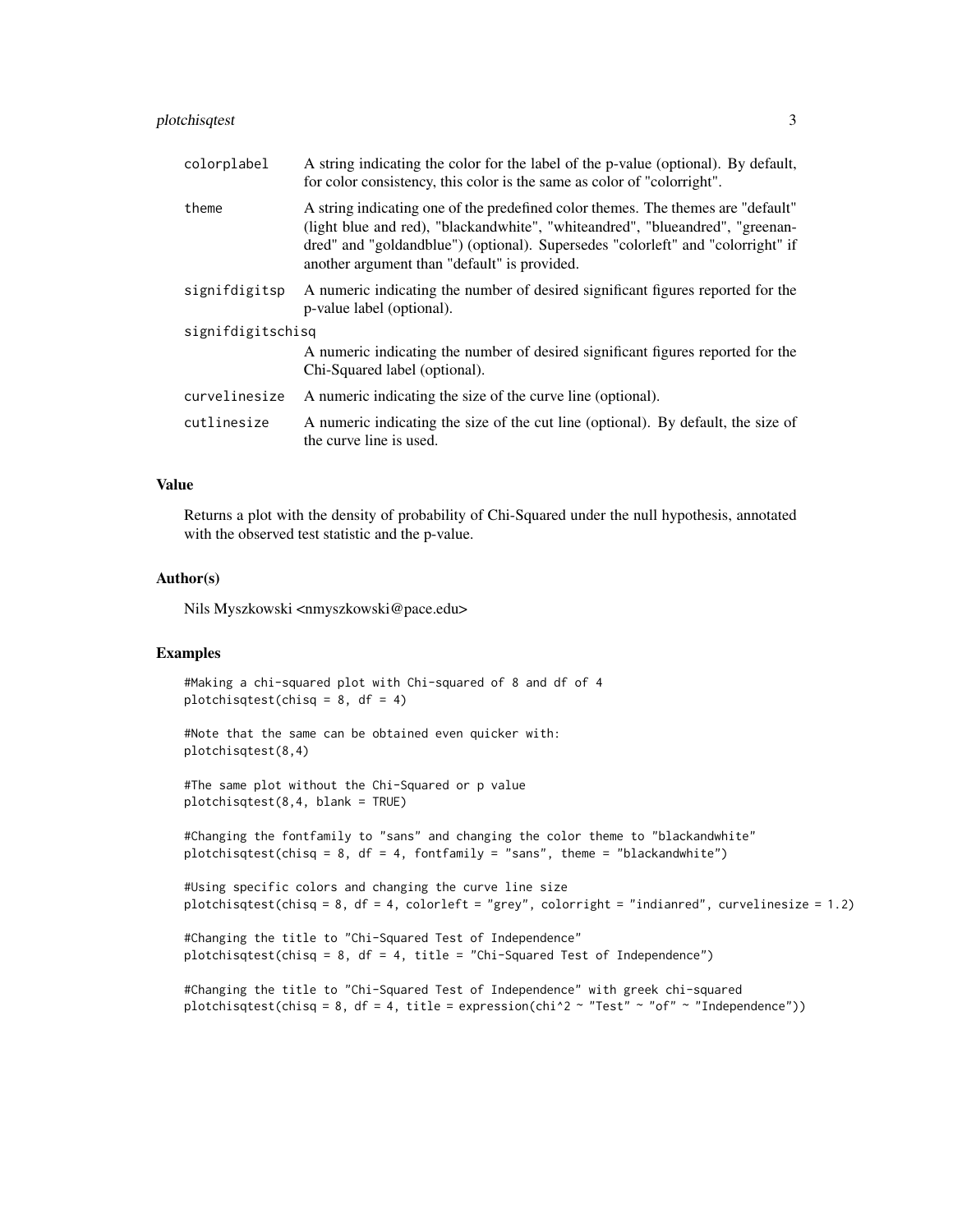#### Description

This function plots the density probability distribution of an F statistic, with a vertical cutline at the observed F value specified. A p-value and the observed F value are plotted. Although largely customizable, only three arguments are required (the observed F and the degrees of freedom).

#### Usage

```
plotftest(f, dfnum, dfdenom, blank = FALSE, title = "F Test",
  xlabel = "F",ylabel = "Density of probability\nunder the null hypothesis",
  fontfamily = "serif", colorleft = "aliceblue",
  colorright = "firebrick3", colorleftcurve = "black",
  colorrightcurve = "black", colorcut = "black", colorplabel = colorright,
  theme = "default", signifdigitsp = 3, signifdigitsf = 3,
  curvelinesize = 0.4, cutlinesize = curvelinesize)
```

| f               | A numeric value indicating the observed F statistic.                                                                                                                                                                                                                                                                        |
|-----------------|-----------------------------------------------------------------------------------------------------------------------------------------------------------------------------------------------------------------------------------------------------------------------------------------------------------------------------|
| dfnum           | A numeric value indicating the degrees of freedom of the numerator.                                                                                                                                                                                                                                                         |
| dfdenom         | A numeric value indicating the degrees of freedom of the denominator.                                                                                                                                                                                                                                                       |
| blank           | A logical that indicates whether to hide (blank $=$ TRUE) the test statistic value, $p$<br>value and cutline. The corresponding colors are actually only made transparent<br>when blank $= TRUE$ , so that the output is scaled exactly the same (this is useful<br>and especially intended for step-by-step explanations). |
| title           | A string or expression indicating a custom title for the plot (optional).                                                                                                                                                                                                                                                   |
| xlabel          | A string or expression indicating a custom title for the x axis (optional).                                                                                                                                                                                                                                                 |
| ylabel          | A string or expression indicating a custom title for the y axis (optional).                                                                                                                                                                                                                                                 |
| fontfamily      | A string indicating the font family of all the titles and labels (e.g. "serif" (de-<br>fault), "sans", "Helvetica", "Palatino", etc.) (optional).                                                                                                                                                                           |
| colorleft       | A string indicating the color for the "left" area under the curve (optional).                                                                                                                                                                                                                                               |
| colorright      | A string indicating the color for the "right" area under the curve (optional).                                                                                                                                                                                                                                              |
| colorleftcurve  | A string indicating the color for the "left" part of the curve (optional).                                                                                                                                                                                                                                                  |
| colorrightcurve |                                                                                                                                                                                                                                                                                                                             |
|                 | A string indicating the color for the "right" part of the curve (optional). By<br>default, for color consistency, this color is also passed to the label, but this can<br>be changed by providing an argument for the "colorlabel" parameter.                                                                               |
| colorcut        | A string indicating the color for the cut line at the observed test statistic (op-<br>tional).                                                                                                                                                                                                                              |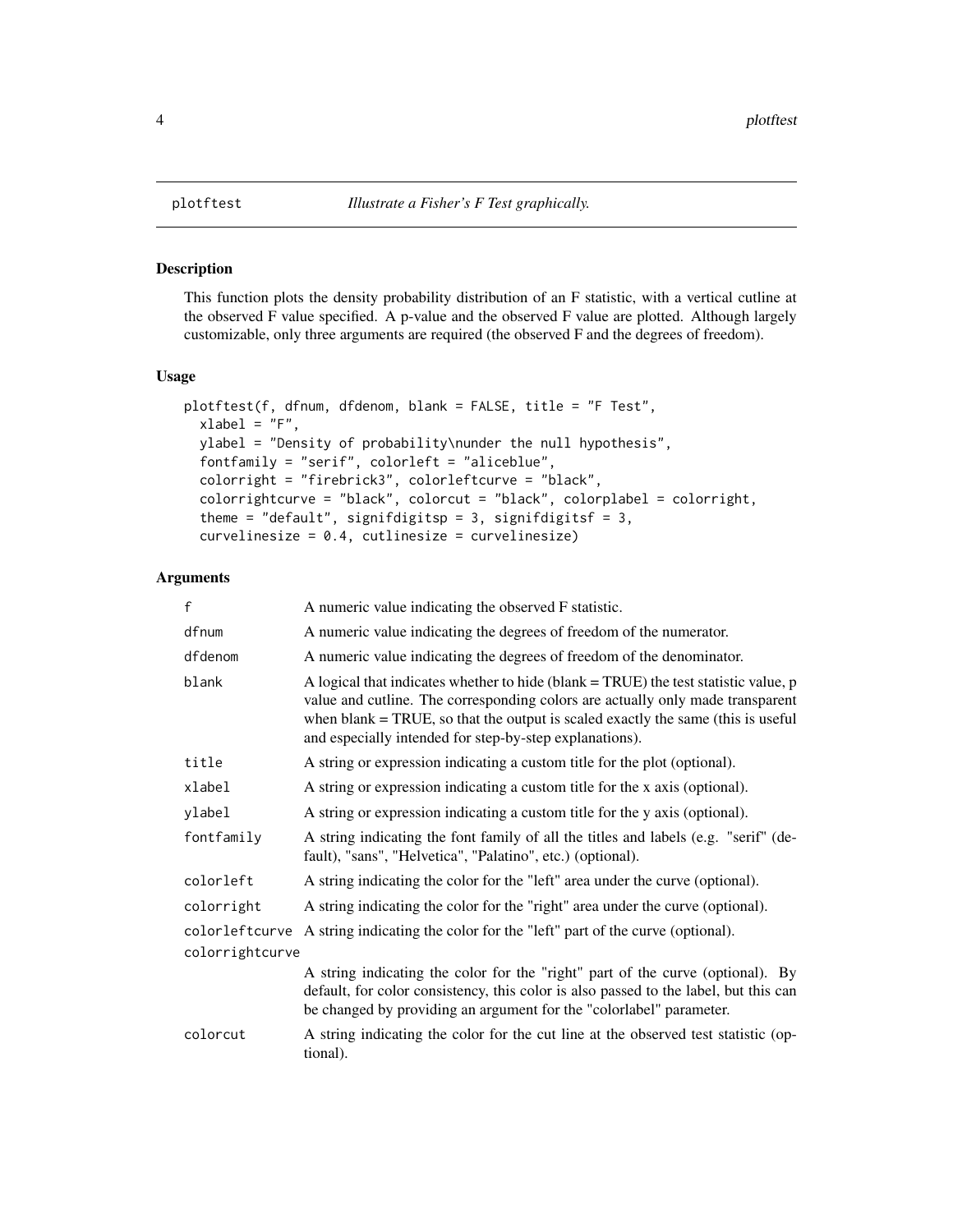#### <span id="page-4-0"></span>plotttest 5

| colorplabel   | A string indicating the color for the label of the p-value (optional). By default,<br>for color consistency, this color is the same as color of "colorright".                                                                                                                                        |
|---------------|------------------------------------------------------------------------------------------------------------------------------------------------------------------------------------------------------------------------------------------------------------------------------------------------------|
| theme         | A string indicating one of the predefined color themes. The themes are "default"<br>(light blue and red), "blackandwhite", "whiteandred", "blueandred", "greenan-<br>dred" and "goldandblue") (optional). Supersedes "colorleft" and "colorright" if<br>another argument than "default" is provided. |
| signifdigitsp | A numeric indicating the number of desired significant figures reported for the<br>p-value label (optional).                                                                                                                                                                                         |
| signifdigitsf | A numeric indicating the number of desired significant figures reported for the<br>F (optional).                                                                                                                                                                                                     |
| curvelinesize | A numeric indicating the size of the curve line (optional).                                                                                                                                                                                                                                          |
| cutlinesize   | A numeric indicating the size of the cut line (optional). By default, the size of<br>the curve line is used.                                                                                                                                                                                         |

# Author(s)

Nils Myszkowski <nmyszkowski@pace.edu>

#### Examples

```
#Making an F plot with an F of 3, and degrees of freedom of 1 and 5.
plotftest(f = 4, dfnum = 3, dfdenom = 5)
#Note that the same can be obtained even quicker with:
plotftest(4,3,5)
#The same plot without the f or p value
plotftest(4,3,5, blank = TRUE)#Changing the fontfamily to "sans" and changing the color theme to "blackandwhite"
plotftest(f = 4, dfnum = 3, dfdenom = 5, fontfamily = "sans", theme = "blackandwhite")#Using specific colors and changing the curve line size
plotftest(4, 3, 5, colorleft = "grey", colorright = "indianred", curvelinesize = 1.2)
#Changing the title to "Fisher's F test"
plotftest(f = 4, dfnum = 3, dfdenom = 5, title = "Fisher's F test")
```
plotttest *Illustrate a one- or two-tailed Student's t test graphically.*

#### Description

This function plots the density probability distribution of a Student's t statistic, with appropriate vertical cutlines at the t value. The p-value and the observed t value are plotted. Although largely customizable, only two arguments are required (the observed t statistic and the degrees of freedom) for a two-tailed t test. The optional argument tails = "one" plots a one-tailed test plot (the tail is on the left or right, depending on the sign of the t statistic).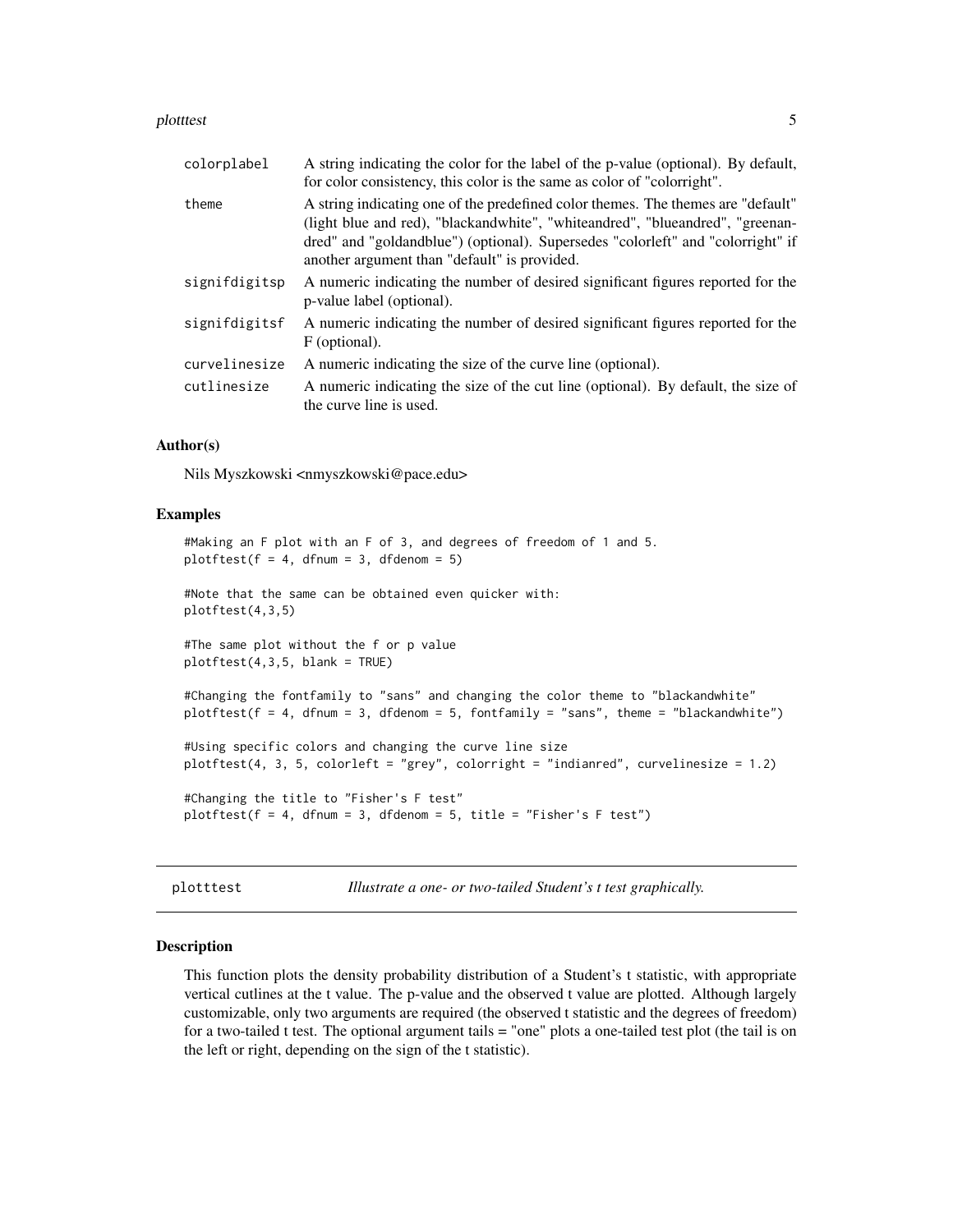# Usage

```
plotttest(t, df, tails = "two", blank = FALSE, title = "t Test",
 xlabel = "t",ylabel = "Density of probability\nunder the null hypothesis",
 fontfamily = "serif", colormiddle = "aliceblue",
  colorsides = "firebrick3", colormiddlecurve = "black",
  colorsidescurve = "black", colorcut = "black", colorplabel = colorsides,
  theme = "default", signifdigitsp = 3, signifdigitst = 3,
  curvelinesize = 0.4, cutlinesize = curvelinesize)
```

| t                | A numeric value indicating the observed t statistic.                                                                                                                                                                                                                                                                    |
|------------------|-------------------------------------------------------------------------------------------------------------------------------------------------------------------------------------------------------------------------------------------------------------------------------------------------------------------------|
| df               | A numeric value indicating the degrees of freedom.                                                                                                                                                                                                                                                                      |
| tails            | A string that indicates whether to plot a one ("one") or two ("two") tailed t-test<br>(optional). By default, a two-tailed test is plotted.                                                                                                                                                                             |
| blank            | A logical that indicates whether to hide (blank = TRUE) the test statistic value, p<br>value and cutline. The corresponding colors are actually only made transparent<br>when blank $= TRUE$ , so that the output is scaled exactly the same (this is useful<br>and especially intended for step-by-step explanations). |
| title            | A string or expression indicating a custom title for the plot (optional).                                                                                                                                                                                                                                               |
| xlabel           | A string or expression indicating a custom title for the x axis (optional).                                                                                                                                                                                                                                             |
| ylabel           | A string or expression indicating a custom title for the y axis (optional).                                                                                                                                                                                                                                             |
| fontfamily       | A string indicating the font family of all the titles and labels (e.g. "serif" (de-<br>fault), "sans", "Helvetica", "Palatino", etc.) (optional).                                                                                                                                                                       |
| colormiddle      | A string indicating the color for the "middle" area under the curve (optional).                                                                                                                                                                                                                                         |
| colorsides       | A string indicating the color for the "side(s)" $area(s)$ under the curve (optional).                                                                                                                                                                                                                                   |
| colormiddlecurve |                                                                                                                                                                                                                                                                                                                         |
|                  | A string indicating the color for the "middle" part of the curve (optional).                                                                                                                                                                                                                                            |
| colorsidescurve  |                                                                                                                                                                                                                                                                                                                         |
|                  | A string indicating the color for the "side $(s)$ " part of the curve (optional).                                                                                                                                                                                                                                       |
| colorcut         | A string indicating the color for the cut line at the observed test statistic (op-<br>tional).                                                                                                                                                                                                                          |
| colorplabel      | A string indicating the color for the label of the p-value (optional). By default,<br>for color consistency, this color is the same as color of "colorright".                                                                                                                                                           |
| theme            | A string indicating one of the predefined color themes. The themes are "default"<br>(light blue and red), "blackandwhite", "whiteandred", "blueandred", "greenan-<br>dred" and "goldandblue") (optional). Supersedes "colormiddle" and "color-<br>sides" if another argument than "default" is provided.                |
| signifdigitsp    | A numeric indicating the number of desired significant figures reported for the<br>p-value label (optional).                                                                                                                                                                                                            |
| signifdigitst    | A numeric indicating the number of desired significant figures reported for the t<br>label (optional).                                                                                                                                                                                                                  |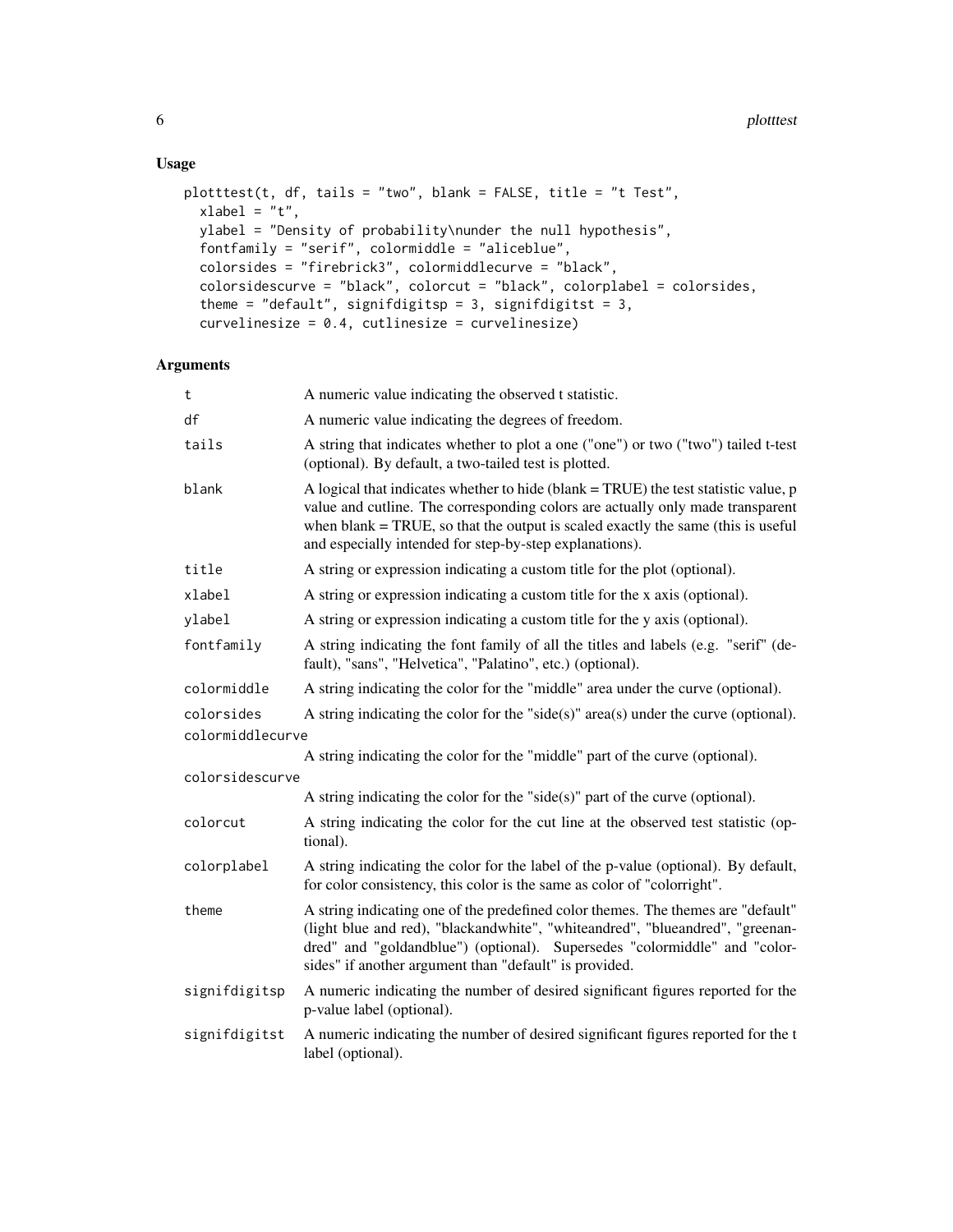#### <span id="page-6-0"></span>plotztest 7

|             | curvelinesize A numeric indicating the size of the curve line (optional).                                       |
|-------------|-----------------------------------------------------------------------------------------------------------------|
| cutlinesize | A numeric indicating the size of the cut line(s) (optional). By default, the size<br>of the curve line is used. |

#### Value

Returns a plot with the density of probability of t under the null hypothesis, annotated with the observed test statistic and the p-value.

#### Author(s)

Nils Myszkowski <nmyszkowski@pace.edu>

#### Examples

```
#Making a t test plot with a t value of 2 and df of 10
plotttest(t = 2, df = 10)
#Note that the same can be obtained even quicker with:
plotttest(2,10)
#The same plot without the t or p value
plotttest(2,10, blank = TRUE)
#Plotting a one-tailed test using the "tails" parameter.
plotttest(t = 2, df = 10, tails = "one")
#If a negative t is provided, the tail is on the left.
plotttest(t = -2, df = 10, tails = "one")
#Changing the fontfamily to "sans" and changing the color theme to "blackandwhite".
plotttest(t = 2, df = 10, fontfamily = "sans", theme = "blackandwhite")
#Using specific colors and changing the curve line size
plotttest(t = 2, df = 10, colormiddle = "grey96", colorsides = "indianred", curvelinesize=1)
```
plotztest *Illustrate a one- or two-tailed z test graphically.*

#### Description

This function plots the density probability distribution of a z statistic, with appropriate vertical cutlines at the z value. The p-value and the observed z value are plotted. Although largely customizable, only one argument is required (the observed z statistic) for a two-tailed z test. The optional argument tails = "one" plots a one-tailed test plot (the tail is on the left or right, depending on the sign of the z statistic).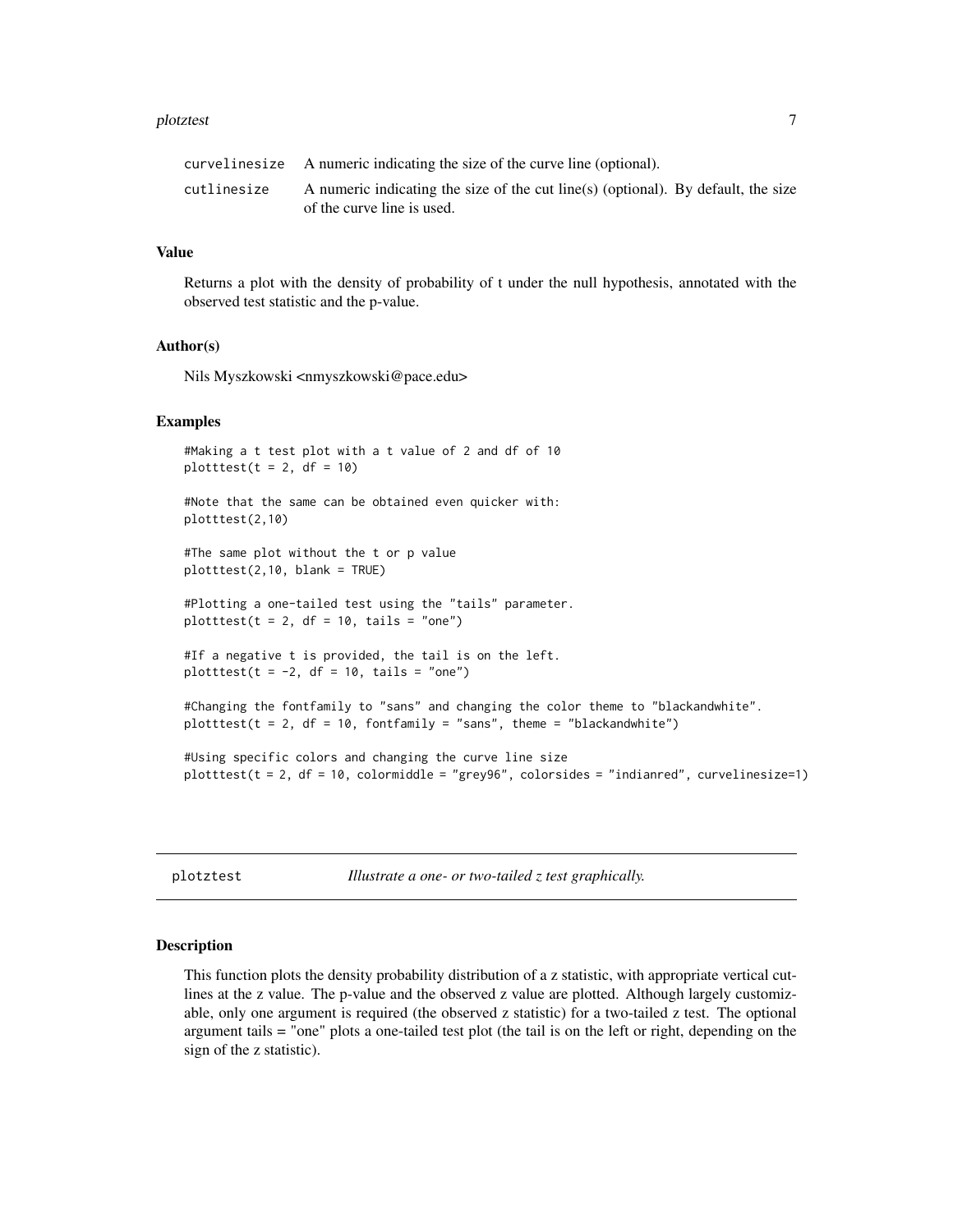# Usage

```
plotztest(z, tails = "two", blank = FALSE, title = "z Test",
 xlabel = "z",ylabel = "Density of probability\nunder the null hypothesis",
  fontfamily = "serif", colormiddle = "aliceblue",
  colorsides = "firebrick3", colormiddlecurve = "black",
  colorsidescurve = "black", colorcut = "black", colorplabel = colorsides,
  theme = "default", signifdigitsp = 3, signifdigitsz = 3,
  curvelinesize = 0.4, cutlinesize = curvelinesize)
```

| Z                              | A numeric value indicating the observed t statistic.                                                                                                                                                                                                                                                                    |
|--------------------------------|-------------------------------------------------------------------------------------------------------------------------------------------------------------------------------------------------------------------------------------------------------------------------------------------------------------------------|
| tails                          | A string that indicates whether to plot a one ("one") or two ("two") tailed z-test<br>(optional). By default, a two-tailed test is plotted.                                                                                                                                                                             |
| blank                          | A logical that indicates whether to hide (blank = TRUE) the test statistic value, p<br>value and cutline. The corresponding colors are actually only made transparent<br>when blank $= TRUE$ , so that the output is scaled exactly the same (this is useful<br>and especially intended for step-by-step explanations). |
| title                          | A string or expression indicating a custom title for the plot (optional).                                                                                                                                                                                                                                               |
| xlabel                         | A string or expression indicating a custom title for the x axis (optional).                                                                                                                                                                                                                                             |
| ylabel                         | A string or expression indicating a custom title for the y axis (optional).                                                                                                                                                                                                                                             |
| fontfamily                     | A string indicating the font family of all the titles and labels (e.g. "serif" (de-<br>fault), "sans", "Helvetica", "Palatino", etc.) (optional).                                                                                                                                                                       |
| colormiddle                    | A string indicating the color for the "middle" area under the curve (optional).                                                                                                                                                                                                                                         |
| colorsides<br>colormiddlecurve | A string indicating the color for the "side(s)" area(s) under the curve (optional).                                                                                                                                                                                                                                     |
|                                | A string indicating the color for the "middle" part of the curve (optional).                                                                                                                                                                                                                                            |
| colorsidescurve                |                                                                                                                                                                                                                                                                                                                         |
|                                | A string indicating the color for the "side $(s)$ " part of the curve (optional).                                                                                                                                                                                                                                       |
| colorcut                       | A string indicating the color for the cut line at the observed test statistic (op-<br>tional).                                                                                                                                                                                                                          |
| colorplabel                    | A string indicating the color for the label of the p-value (optional). By default,<br>for color consistency, this color is the same as color of "colorright".                                                                                                                                                           |
| theme                          | A string indicating one of the predefined color themes. The themes are "default"<br>(light blue and red), "blackandwhite", "whiteandred", "blueandred", "greenan-<br>dred" and "goldandblue") (optional). Supersedes "colormiddle" and "color-<br>sides" if another argument than "default" is provided.                |
| signifdigitsp                  | A numeric indicating the number of desired significant figures reported for the<br>p-value label (optional).                                                                                                                                                                                                            |
| signifdigitsz                  | A numeric indicating the number of desired significant figures reported for the<br>z label (optional).                                                                                                                                                                                                                  |
| curvelinesize                  | A numeric indicating the size of the curve line (optional).                                                                                                                                                                                                                                                             |
| cutlinesize                    | A numeric indicating the size of the cut line(s) (optional). By default, the size<br>of the curve line is used.                                                                                                                                                                                                         |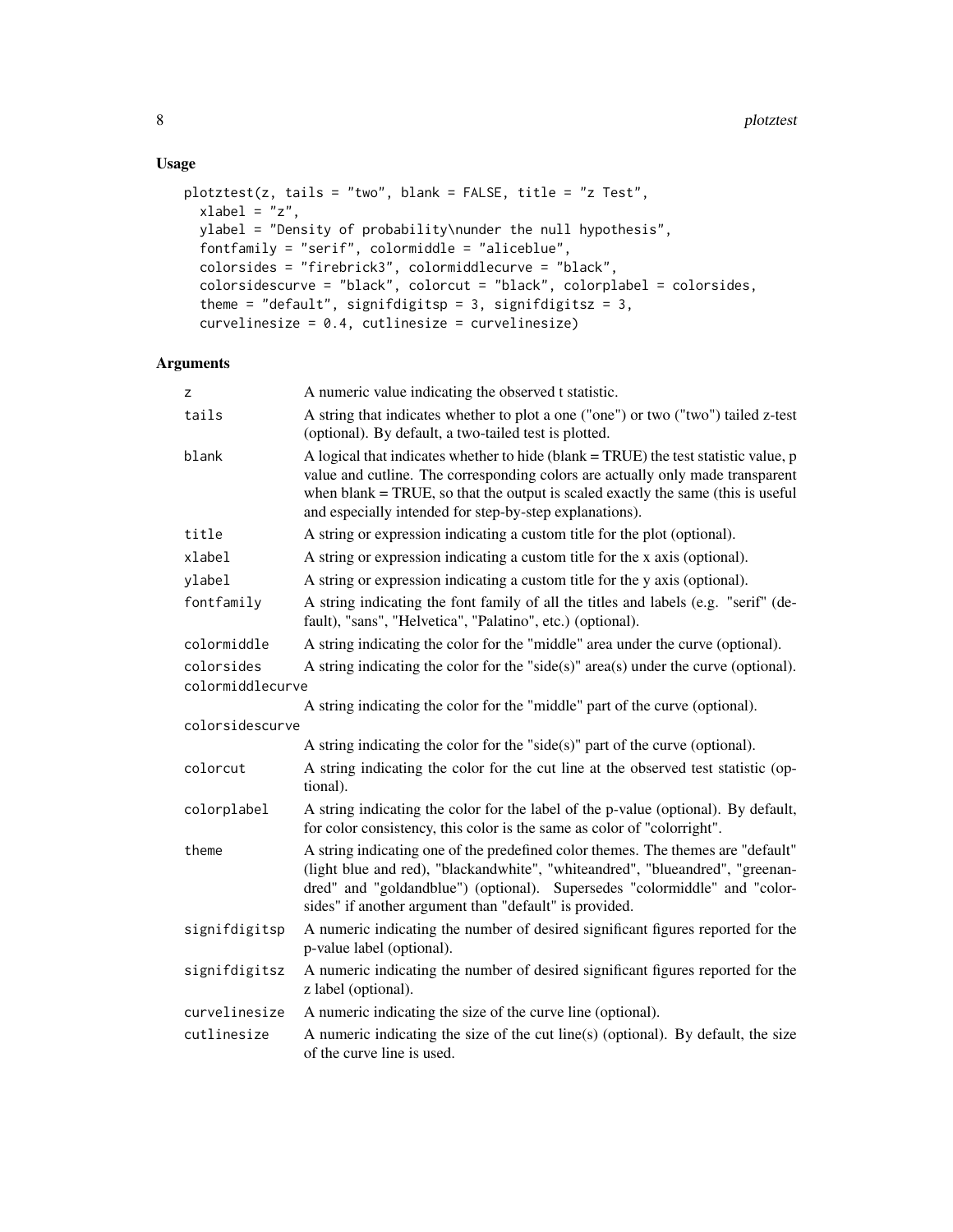#### plotztest 9

#### Value

Returns a plot with the density of probability of z under the null hypothesis, annotated with the observed z statistic and the p-value.

#### Author(s)

Nils Myszkowski <nmyszkowski@pace.edu>

#### Examples

#Making a z test plot with a z value of 2.  $plotztest(z = 2)$ #Note that the same can be obtained even quicker with: plotztest(2) #The same plot without the z or p value plotztest(2, blank = TRUE) #Plotting a one-tailed test using the "tails" parameter.  $plotztest(z = 2, tails = "one")$ #If a negative t is provided, the tail is on the left.  $plotztest(z = -2, tails = "one")$ 

#Changing the fontfamily to "sans" and changing the color theme to "blackandwhite"  $plotztest(z = 2, fontfamily = "sans", theme = "blackandwhite")$ 

#Using specific colors and changing the curve line size plotztest(z = 2, colormiddle = "grey96", colorsides = "indianred", curvelinesize=1)